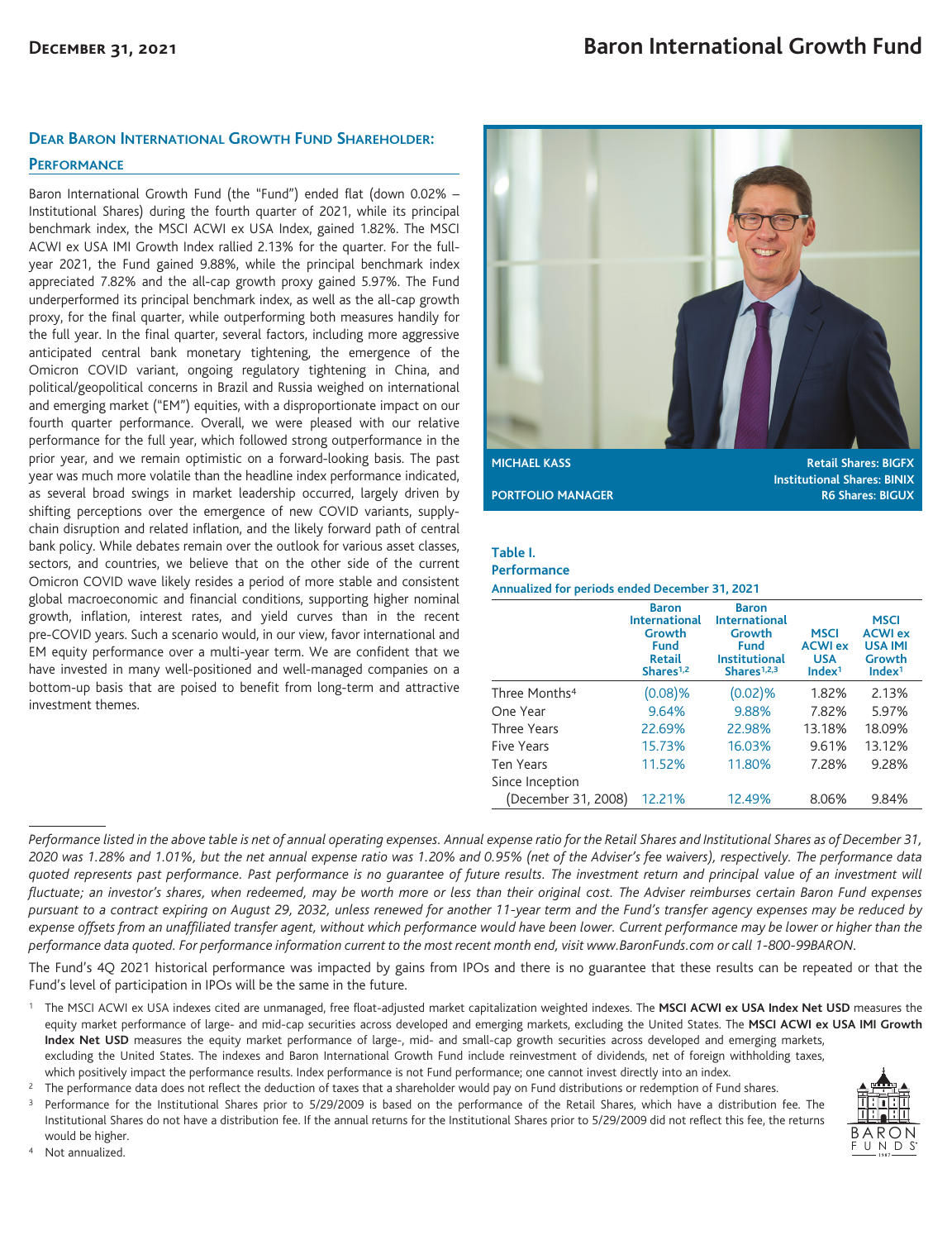# **Baron International Growth Fund**

For the full-year 2021, we outperformed our principal benchmark index, the MSCI ACWI ex USA Index, while also comfortably outperforming our all-cap international growth proxy. During the year, across the international markets landscape, there was a notable divergence in performance between developed and EM equities due to the emergence of new COVID-19 variants that had a disproportionate economic impact on EM countries with lagging vaccination rates. In addition, China's regulatory and credit tightening along with solvency concerns relating to China Evergrande Group, a large Chinese conglomerate and property developer, also weighed on EM equities. Lastly, escalating concerns regarding inflation and the onset of Fed/global central bank tightening also drove divergence in performance between various markets. Importantly, we note that on a forward-looking basis, and unlike the last episode of "taper tantrum," several international jurisdictions have already absorbed an adjustment in future interest rate and liquidity conditions, while this is just beginning in the U.S. Our positive relative performance was broad based, led by our strong stock selection in Communication Services, driven by our digitization-related investments (**Future plc** and **S4 Capital plc**). Solid stock selection in the Consumer Discretionary sector, primarily driven by our luxury goods holdings (**Watches of Switzerland Group Limited**, **Compagnie Financière Richemont SA**, and **LVMH Moët Hennessy Louis Vuitton SE**) also contributed meaningfully to relative returns. **eDreams ODIGEO SA**, an online travel portal in Europe, and **B&M European Value Retail S.A.**, a leading discount retailer in the U.K. and France, also stood out here as contributors. Modestly offsetting the above was adverse stock selection in Information Technology (IT), mainly driven by a decline in **TeamViewer AG** and **Wix.com Ltd.**, both resulting from a slowdown in business momentum as COVID-19 tailwinds abated, **GDS Holdings Limited** after coming up against Chinese regulatory headwinds, and **StoneCo Ltd.** after the company disclosed unexpected asset-quality issues in its credit business, which triggered loss provisions and a temporary halt in new loans. In addition, adverse stock selection in the Industrials sector also negatively impacted relative results.

From a country perspective, for calendar year 2021, strong stock selection in the U.K. powered a vast majority of relative results. Our U.K. performance was broad based across several principal themes, but was led by holdings in our digitization, cloud, and SaaS software themes. Solid stock selection in Russia, driven by our fintech and energy-related investments, also stood out as a key contributor. For the year, adverse stock selection in Brazil along with higher exposure to declining equities in the country was the largest detractor to relative performance, while our underweight exposure to strong-performing Canada, together with unfavorable stock selection in Germany, Israel, and Switzerland, also negatively impacted relative results.

For the fourth quarter, we underperformed our benchmark in a period of modest equity returns. While disappointed, we are not surprised as we saw a retracement of prior period gains in some of our digitization-related investments that are classified in the Communication Services sector. Adverse stock selection effect in the Financials sector, particularly driven by our India consumer finance/wealth management and fintech themes also stood out as a detractor to relative performance. Partly offsetting the above was positive stock selection in the Materials and Consumer Discretionary sectors, mainly attributable to various investments domiciled in Europe.

### **Table II.**

**Top contributors to performance for the quarter ended December 31, 2021**

|                                      | Percent<br><b>Impact</b> |
|--------------------------------------|--------------------------|
| Watches of Switzerland Group Limited | 0.50%                    |
| Endava plc                           | 0.39                     |
| Compagnie Financière Richemont SA    | 0.35                     |
| eDreams ODIGEO SA                    | 0.32                     |
| Tokyo Electron Limited               | 0.28                     |

Shares of **Watches of Switzerland Group Limited**, a leading retailer of luxury watches in the U.S. and U.K., increased due to strong execution in its U.S. store rollout and underlying demand strength for leading luxury watch brands. We believe Watches of Switzerland will benefit from its concentration in share-taking brands such as Rolex and from these brands consolidating distribution in higher-quality retailers like Watches of Switzerland. We reduced our position slightly as its valuation has expanded significantly since we invested in early 2021, but we remain investors.

**Endava plc** provides consulting and outsourced software development for businesses. Shares increased on quarterly results that beat Street estimates, with 55% revenue growth and 89% EPS growth. Full-year financial guidance was raised to reflect strong demand across all verticals and geographies. Management expects organic revenue growth to exceed 30% this year and 20% over the long term with upside from accretive acquisitions. We continue to own the stock because we believe Endava will continue gaining share in a large global market for IT services.

**Compagnie Financière Richemont SA**, a conglomerate of leading global luxury goods brands, contributed during the quarter on continued global strength in luxury goods demand and particular outperformance of Richemont's flagship jewelry brands, Cartier and Van Cleef & Arpels. We remain investors as the thesis that drove our initial investment in the first half of 2021 is playing out, namely that the flagship jewelry brands would take share and underperformance in other segments, such as watches and YOOX Net-a-Porter Group, have bottomed.

**eDreams ODIGEO SA** is an online travel agency based in Spain that offers a subscription-based travel savings program for flights and hotels. Shares were up after eDreams reached its target of two million subscribers two years ahead of schedule. This rapid pace of customer acquisition, even in an uncertain travel environment, was well received by investors. Management also provided 2025 targets meaningfully above Street projections. Given the strong customer acquisition and impressive pipeline of new products, we retain conviction in the long-term opportunity.

Shares of semiconductor production equipment manufacturer **Tokyo Electron Limited** increased as the company maintained strong momentum in its revenue and profitability growth. We expect semiconductor production equipment spending will continue to grow robustly as chipmakers expand capacity to meet rising semiconductor demand. We believe the company will remain a critical enabler of technological advancements by major chipmakers.

## **Table III.**

**Top detractors from performance for the quarter ended December 31, 2021**

|                 | <b>Percent</b><br>Impact |
|-----------------|--------------------------|
| S4 Capital plc  | $-0.61%$                 |
| TeamViewer AG   | $-0.35$                  |
| Zai Lab Limited | $-0.31$                  |
| Mister Spex SE  | $-0.29$                  |
| Innovid Corp.   | $-0.28$                  |
|                 |                          |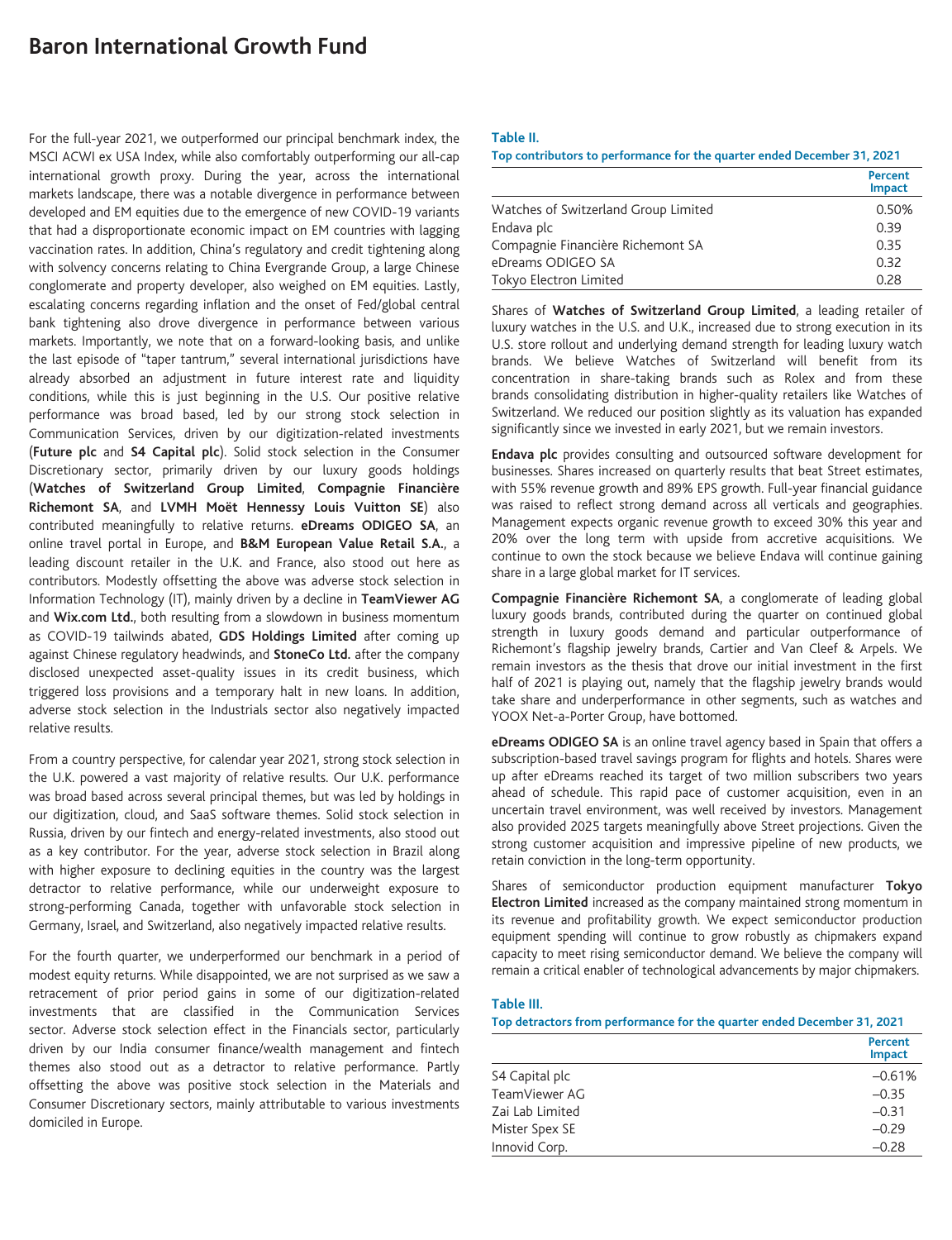**S4 Capital plc** is a global marketing services business founded by Sir Martin Sorrell, the founder and prior CEO of WPP, the largest ad agency in the world. S4 encompasses creative production firm MediaMonks and datadriven media consultancy MightyHive. Shares of S4 were down on a slightly lowered margin outlook into 2022 as S4 opted to reinvest in its technology and marketing teams to support larger client wins. We believe S4 is doing the right thing by penalizing near-term earnings to support long-term growth. We retain conviction in the long-term outlook.

**TeamViewer AG**, a global software connectivity platform, detracted from performance. The company reported disappointing quarterly earnings and lowered 2021 guidance. Management underestimated many of the headwinds impacting the business coming out of COVID. Due to the string of negative news flow and ongoing uncertainty, we have sold our position.

**Zai Lab Limited** is a Chinese biotechnology company dedicated to bringing Western medicines to greater China and transitioning to a fully integrated company with internal drug development capabilities. Shares declined in sympathy with the broader biotechnology sub-industry, and also due to concerns regarding China's regulatory tightening and the potential for the government to curb profitability in the Health Care sector.

**Mister Spex SE**, a digital-first optical retailer based in Germany, detracted as tightened COVID-related restrictions across its markets forced the company to reduce 2021 guidance shortly after its IPO, which the market punished severely given its lack of a public markets track record. We were similarly disappointed by the downgrade but have held our position given the substantial opportunity to roll out stores in Germany and across northern and western Europe in a fragmented industry characterized by one of the higher gross margin profiles in all of retail.

**Innovid Corp.** is an independent software platform that enables the creation, delivery, and measurement of television ads across connectedtelevision ("CTV"), mobile TVs, and desktop TVs. Shares were down in the quarter as newly public SPACs traded out of favor. Looking past the nearterm stock volatility, we believe Innovid has a large and underpenetrated addressable market. As an independent ad server, Innovid is uniquely positioned to benefit from the secular shift to CTV. Our conviction in the long-term opportunity remains unchanged.

# **PORTFOLIO STRUCTURE**

### **Table IV.**

**Top 10 holdings as of December 31, 2021 – Developed Countries**

|                         | <b>Percent of</b><br><b>Net Assets</b> |
|-------------------------|----------------------------------------|
| Future plc              | 3.0%                                   |
| S4 Capital plc          | 2.2                                    |
| <b>BNP Paribas S.A.</b> | 2.2                                    |
| Keyence Corporation     | 2.1                                    |
| Nestle S.A.             | 1.9                                    |
| Endava plc              | 1.8                                    |
| Linde plc               | 1.8                                    |
| argenx SE               | 1.8                                    |
| Befesa S.A.             | 1.7                                    |
| Pernod Ricard SA        | 1.6                                    |

## **Table V.**

**Top five holdings as of December 31, 2021 – Emerging Countries**

|                                                 | <b>Percent of</b><br><b>Net Assets</b> |
|-------------------------------------------------|----------------------------------------|
| Taiwan Semiconductor Manufacturing Company Ltd. | 1.7%                                   |
| Bajaj Finance Limited                           | 1.6                                    |
| Tencent Holdings Limited                        | 1.5                                    |
| <b>TCS Group Holding PLC</b>                    | 1.7                                    |
| Reliance Industries Limited                     | 1.0                                    |

#### **Table VI.**

#### **Percentage of securities in Developed Markets as of December 31, 2021**

|                      | <b>Percent of</b><br><b>Net Assets</b> |
|----------------------|----------------------------------------|
| United Kingdom       | 18.2%                                  |
| Japan                | 8.7                                    |
| France               | 8.0                                    |
| Switzerland          | 5.5                                    |
| <b>Netherlands</b>   | 5.2                                    |
| Spain                | 3.6                                    |
| Germany              | 3.2                                    |
| Israel               | 2.5                                    |
| <b>United States</b> | 2.4                                    |
| Canada               | 2.0                                    |
| Sweden               | 1.7                                    |
| Italy                | 0.9                                    |
| Norway               | 0.9                                    |
| Hong Kong            | 0.8                                    |
| Australia            | 0.8                                    |
| Denmark              | 0.8                                    |

#### **Table VII.**

#### **Percentage of securities in Emerging Markets as of December 31, 2021**

|               | <b>Percent of</b><br><b>Net Assets</b> |
|---------------|----------------------------------------|
| China         | 12.6%                                  |
| India         | 6.4                                    |
| Russia        | 2.5                                    |
| <b>Brazil</b> | 1.8                                    |
| Taiwan        | 1.7                                    |
| Korea         | 1.0                                    |
| Poland        | 0.7                                    |
| Mexico        | 0.6                                    |

*The table above does not include the Fund's exposure to Uruguay (0.4%) because the country falls outside of MSCI's developed/emerging/frontier framework.*

*Exposure by Market Cap:* The Fund may invest in companies of any market capitalization, and we strive to maintain broad diversification by market cap. At the end of the fourth quarter of 2021, the Fund's median market cap was \$15.0 billion. We were invested 62.5% in large- and giant-cap companies, 22.1% in mid-cap companies, and 8.3% in small- and micro-cap companies, as defined by Morningstar, with the remainder in cash.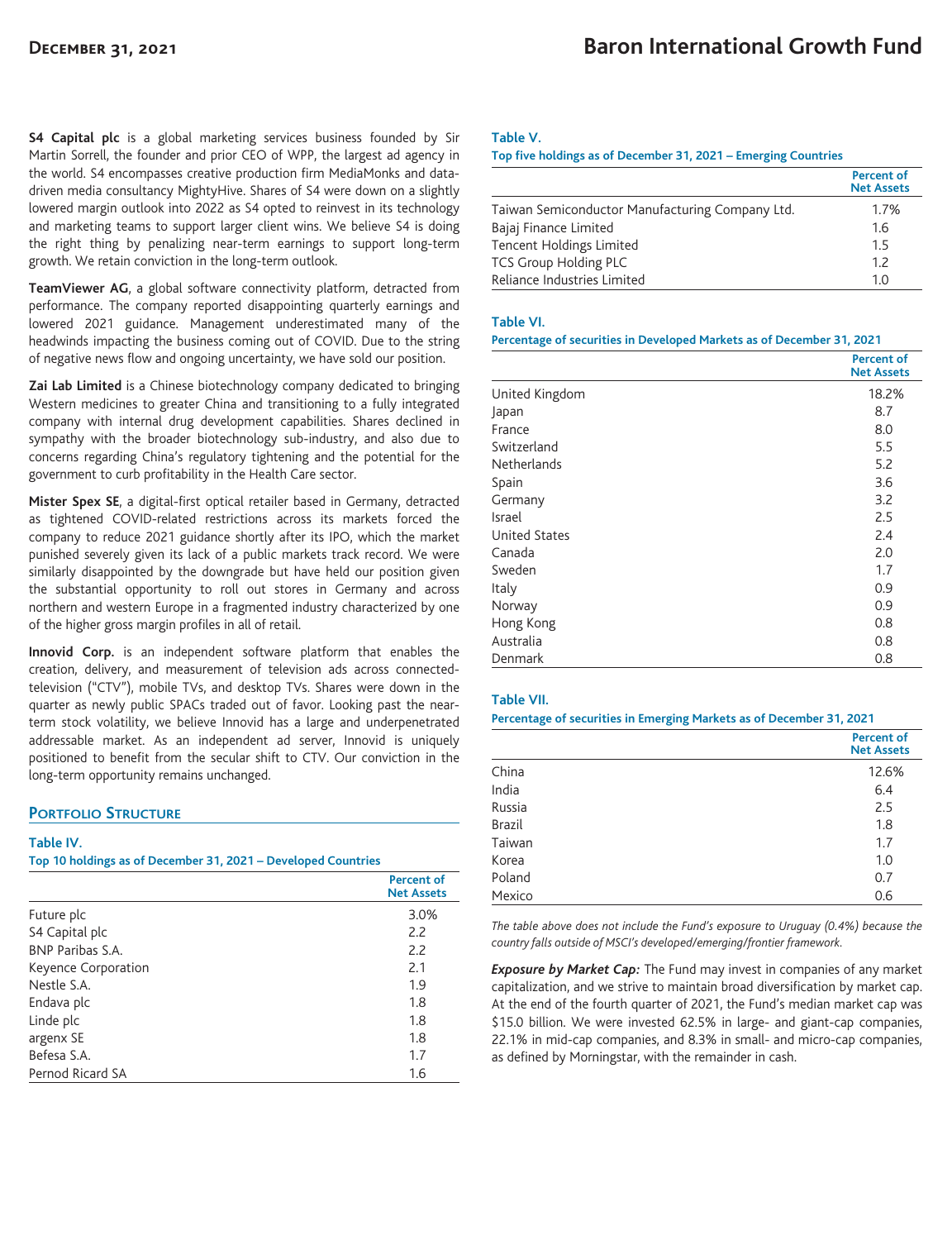# **Baron International Growth Fund**

## **RECENT ACTIVITY**

During the fourth quarter, we added several new investments toward existing themes while also increasing exposure to several positions that were established earlier in the year. We continue our endeavor to add to our highest conviction ideas.

We were active in adding to our digitization theme, most notably by initiating a position in **Taiwan Semiconductor Manufacturing Company Ltd.**, the global leader in semiconductor foundry services. Over the past decade, Taiwan Semi has continued to increase its foundry market share with stellar technological execution and customer relationships. We believe the company will continue to outgrow the foundry market, given its large exposure to megatrends such as 5G and high-performance computing, and dominance in leading-edge chips. In our view, Taiwan Semi is well positioned to deliver above its 10% to 15% growth target in the next three to five years, while maintaining its technological leadership.

We also initiated a position in **Z Holdings Corporation**, a Japanese holding company with assets in media, e-commerce, social media, and fintech verticals. The company operates the popular search engine Yahoo! Japan; is a partial owner of Line, Japan's largest consumer messaging App; and recently consolidated the digital payments market via a major acquisition by PayPay, now Japan's largest digital payments App. Z Holdings' growth is tied to several attractive structural opportunities including the increasing share of digital advertising, the rising penetration of e-commerce, and a shift to cashless payments; all areas where Japan lags other major developed markets. For example, Japan's internet ad penetration was estimated to be 35% in 2020, compared to 65% in the U.S. and 85% in China. Similarly, the proportion of non-cash payments in total consumption was estimated at 24% in Japan, compared to over 40% in other developed markets. As a leading player in these verticals, we expect Z Holdings to be a key beneficiary of the growth to come as Japan converges to the penetration levels seen in other developed economies. In addition, the company's recent acquisition of Line creates attractive new growth opportunities to cross-sell to and derive valuable data insights from the messaging App's 88 million monthly active users. We believe Z Holdings represents a compelling growth opportunity in Japan.

During the quarter, we also initiated an investment in **Waga Energy SA**, as part of our Sustainability/ESG theme. Waga is a leading European biomethane producer, specialized in upgrading landfill gas into costcompetitive and grid-compliant biomethane. There is a secular growth opportunity for renewable natural gas ("RNG") as the IEA expects a 25-fold increase in consumption by 2040 based on stated government policies. Methane is a leading source of greenhouse gas emissions, and many western countries, led by the EU, have set aggressive targets to get 10% of their natural gas consumption from RNG by 2030 from the current consumption level of under 1%. Waga is targeting a significant opportunity as less than 1% of landfill gas is upgraded and reinjected into the natural gas grid, while the rest is either burned or converted to electricity on site. Waga has a proprietary technology WAGABOX® that can capture biomethane from almost any landfill site. In our view, this is a significant competitive advantage versus conventional technologies that are currently only applicable to 5% of landfill sites. The company has already secured several agreements with large utilities such as Suez and Veolia to access landfill sites, and has signed long-term, fixed-price contracts for the sale of biomethane. We believe that Waga has a credible opportunity to scale up production from 10 sites currently to 100 over the next five years.

Adding to our automation/robotics theme, we initiated a position in **Autostore Holdings Ltd.**, a Norwegian warehouse automation/robotics technology company focused on automated storage and retrieval systems ("AS/RS"). The company pioneered the cubic storage system, one of the leading technologies used to automate warehouse operations. Autostore is the undisputable market leader in cubic warehouse automation storage with a dominant 98% share. The company has high pricing power, while delivering significant savings to customers, and is well positioned to gain share in a large addressable market for warehouse automation (\$135 billion AS/RS market yet to be automated). Autostore has an asset-light business model with over 70% gross margins, over 50% EBITDA margins, with greater than 60% free cash flow conversion. Cubic storage systems are projected to grow at 33% CAGR and gain share in the overall warehouse AS/RS segment, which is growing at a 15% CAGR. A substantial majority of Autostore's customers are e-commerce/logistics players, and nearly half of sales are derived from repeat clients.

During the quarter, we also increased exposure to our China value-added theme, by building a position in **Yonyou Network Technology Co., Ltd.** The company is China's largest Enterprise Resource Planning ("ERP") software provider with an approximate 30% market share. The ERP market is significantly underpenetrated in China, representing a long-term structural growth opportunity as enterprises adopt software to improve operating efficiency. In our view, Yonyou will be a key beneficiary of China's digital transformation and software localization. We are confident that the company will continue to gain market share from multi-national ERP providers, while successfully transitioning to a subscription, cloud-based model, leading to increased recurring revenue. Yonyou's high-quality customer base, with significant exposure to large corporate and government organizations, results in higher customer retention and earnings visibility. We expect the company to generate strong double-digit earnings growth over the next several years.

Finally, we added to several of our existing positions during the quarter, most notably **Glencore PLC**, **Clariant AG**, **Han's Laser Technology Industry Group Co., Ltd.**, **Industria de Diseno Textil, S.A.**, **Pernod Ricard SA**, **S4 Capital plc**, **Befesa S.A.**, **J D Wetherspoon plc**, and **eDreams ODIGEO SA**.

During the quarter, we also exited several positions, the largest being **Takeda Pharmaceutical Company Limited**, **Golar LNG Ltd.**, and **Monday.com Ltd.** In our endeavor to increase concentration in holdings where we have highest conviction in quality and return potential, while eliminating lower conviction or smaller holdings over time, we also exited positions in **TeamViewer AG**, **StoneCo Ltd.**, **Square Enix Holdings Co., Ltd.**, and **Arco Platform Limited**.

## **OUTLOOK**

Global equity performance in the final quarter of 2021 largely followed the playbook established early this year: U.S. equities, defined as the S&P 500 Index or NASDAQ Composite Index, continued to grind through notable corrections en route to new all-time highs, EM equities continued towards a series of gradual lower lows, while international indices largely churned sideways into year end. Intra-market equity volatility remained fairly escalated with leadership ebbing and flowing due to mixed signals regarding COVID and the emergence of the Omicron variant, shifting expectations and/or uncertainty regarding the forward path of inflation and future central bank policy, and within EM, a widening risk premium due to political and regulatory uncertainty in China, Russia, and Brazil. While we are disappointed that international and EM equities lagged their U.S.